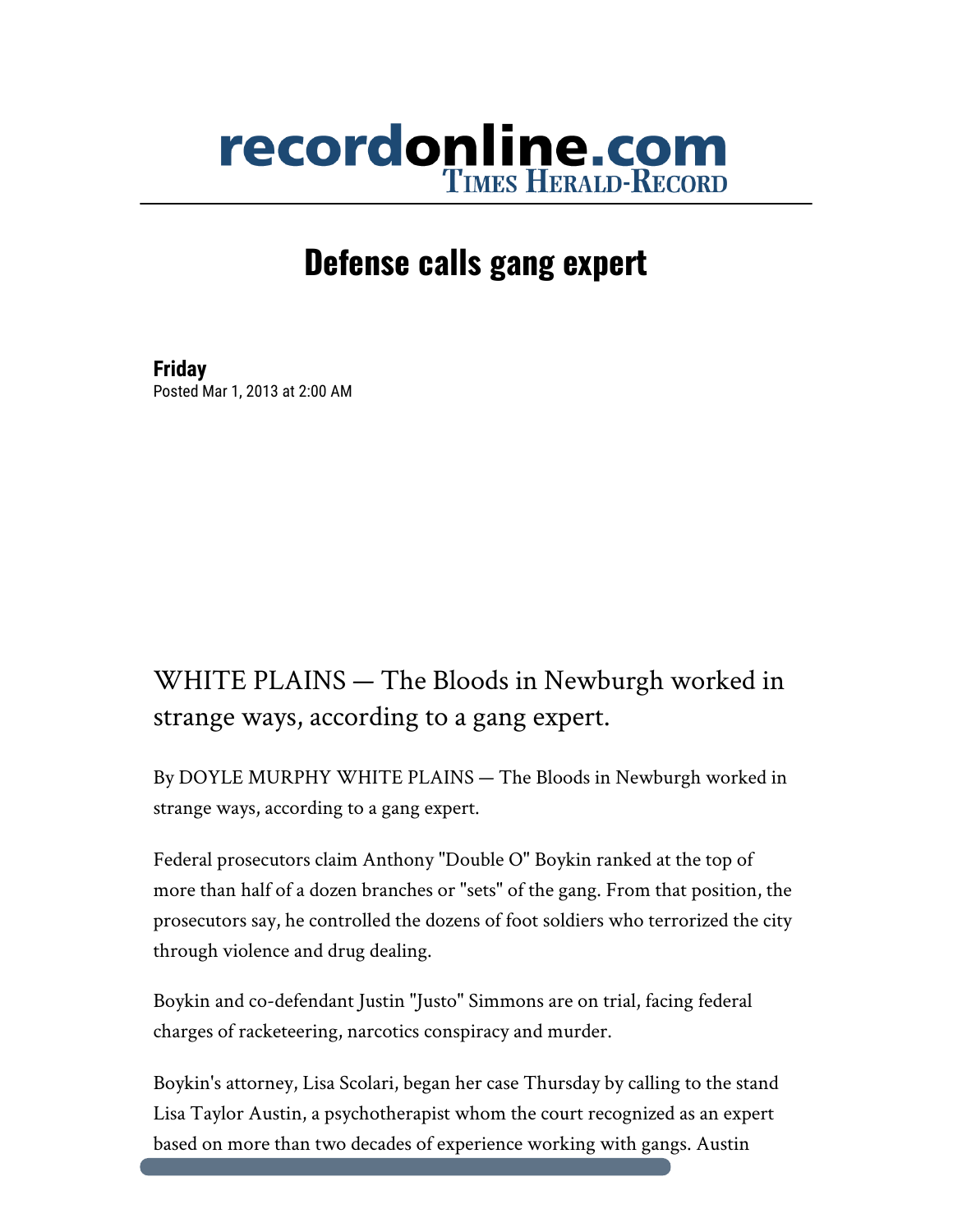testified that she had counseled about 2,000 gangsters on the West and East Coast.

Scolari has argued that prosecutors lumped together a bunch of small-time gangs and called them "The Newburgh Bloods."

She has contested claims Boykin or anyone had control over all the city's sets, because they each operated independently, without any over-arching hierarchy.

In general, Austin supported the theory. She said real Bloods don't work that way. Austin explained that various sets might gather on occasion for a party, but a Blood from one set wouldn't usually attend meetings of another set. Similarly, a leader of one set wouldn't have the authority to order a soldier from another set to do anything.

If a bunch of guys called themselves Bloods and followed different rules, as prosecutors claim happened in Newburgh, Austin said she would have questions.

"I would wonder why they were doing that," she said.

Boykin, in particular, would have been an outsider according to Bloods customs.

He is an admitted member of the Bounty Hunter set, an affiliation that is rare on the East Coast because the Bounty Hunters are a West Coast set, Austin said.

Prosecutors contend members of the Bloods in Newburgh may not have operated by the rules set down by the Bloods' founding fathers, but that didn't make them any less of a gang or any less dangerous.

Assistant U.S. Attorney Michael Maimin grilled Austin about the details of gang operations in Newburgh.

Austin conceded her knowledge was more general and she'd only driven through Newburgh.

"Have you ever stopped to ask (Newburgh residents) whether they cared which set was shooting up their neighborhood?" Maimin asked.

Austin said she had not.